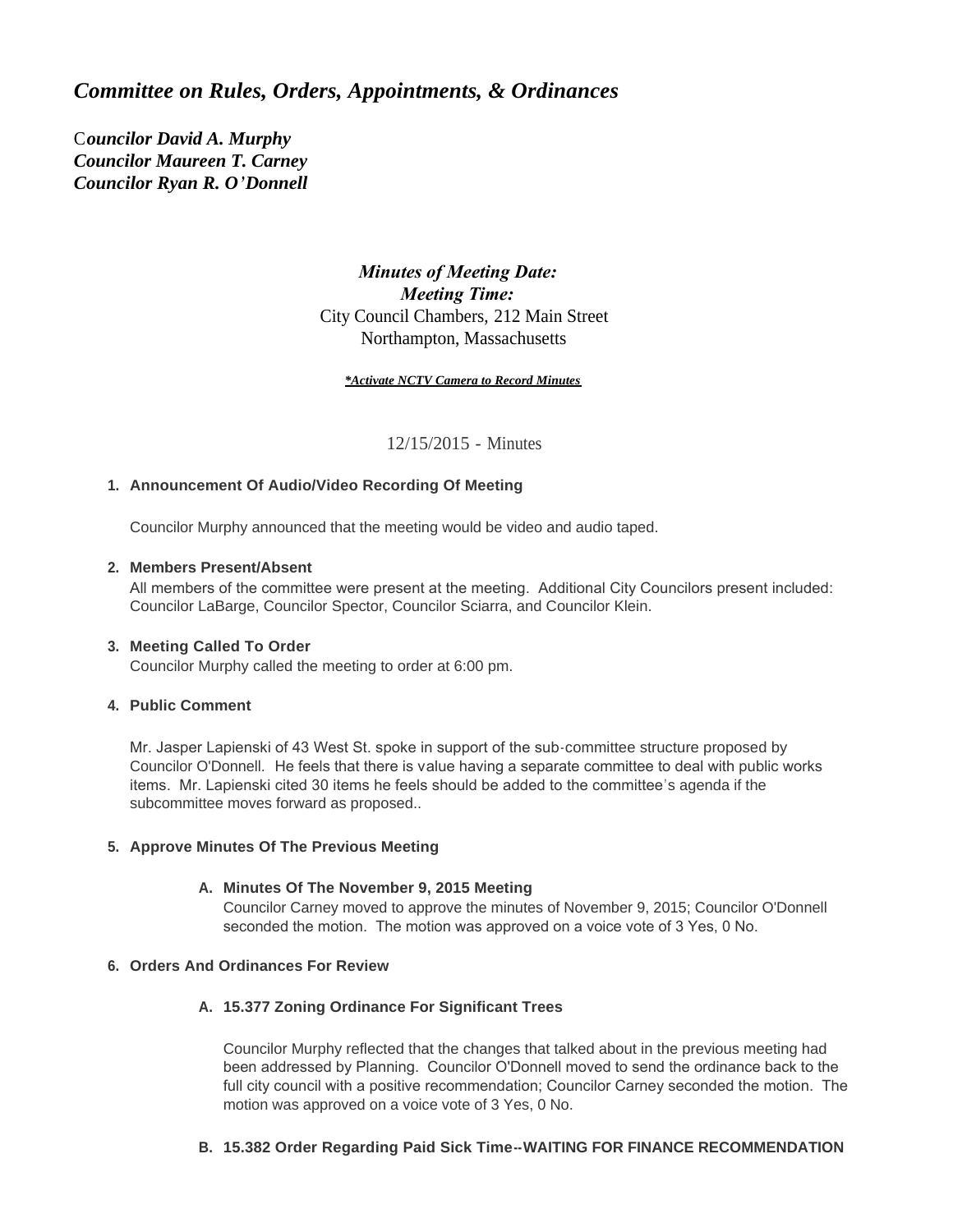The committee recognized that this ordinance has not been discussed by the Finance Committee. Councilor Carney moved to return the ordinance back to the full city council with a neutral recommendation. The City Council could then decide how to proceed. Councilor O'Donnell seconded the motion. The motion was approved on a voice vote of 3 Yes, 0 No.

#### **City Council Rules C.**

Councilor Spector spoke in support of maintaining the public works committee as a separate committee. The previous version of the committee was vibrant and there were many agenda items. He noted that this was when there was a joint Public Works and City Council committee. At that time there were 9 or 10 members on the committee. Councilor Murphy drew a parallel to the current Transportation and Parking Commission; Councilor Spector agreed that that committee structure was similar. In order to return to that type of structure, the Mayor would need to draft an Administrative Order.

Councilor LaBarge agrees with Councilor Spector. Past committees dealt with a lot of issues that were brouth to the council committees.

Councilor Carney explained that the during the city council meeting it had been suggested that the public safety committee be combined with the public works committee. She feels that this committee scope would be too much. She agrees with the proposed committee scope as proposed in the Council Rules.

Councilor LaBarge had concerns about Committee on City Services. Councilor O'Donnell noted that the Commission on Disability is established by state statute and that would remain the same. Councilor LaBarge likes the senior services needs combined with public safety.

Councilor O'Donnell moved to return to the full city council with a neutral recommendation; Councilor Carney seconded the motion. The motion was approved on a voice vote of 3 Yes, 0 No.

#### **Appointments For Committee Approval 7.**

## **15.535 Appointments A.**

Reappointments to the Council on Aging were taken as a group:

Theresa L. Dunn, Barbara Fungaroli, Maureen Sienkiewicz, and James Spencer received positive recommendations from the committee; Councilor Carney moved to return the reappointments to the full city council with a postive recommendation; Councilor O'Donnell seconded the motion. The motion was approved on a voice vote of 3 Yes, 0 No.

New Appointmnets to the Council on Aging were also taken as a group:

Councilor Carney moved to return the appointments of Melissa Einberg and Geriann Butler back to the full city council with a positive recommendation; Councilor O'Donnell seconded the motion. The motion was approved on a voice vote of 3 Yes, 0 No.

Councilor Carney moved to return the appointment of Letitia Ward to the Disability Commission back to the city council with a positive recommendation; Councilor O'Donnell seconded the motion. The motion was approved on a voice vote of 3 Yes, 0 No.

Councilor Carney moved to return the appointment of Julia Chevan to the Community Preservation Committee as a Parks and Recreation representative back to the city council with a positive recommendaton; Councilor O'Donnell seconded the motion. The motion was approved on a voice vote of 3 Yes, 0 No.